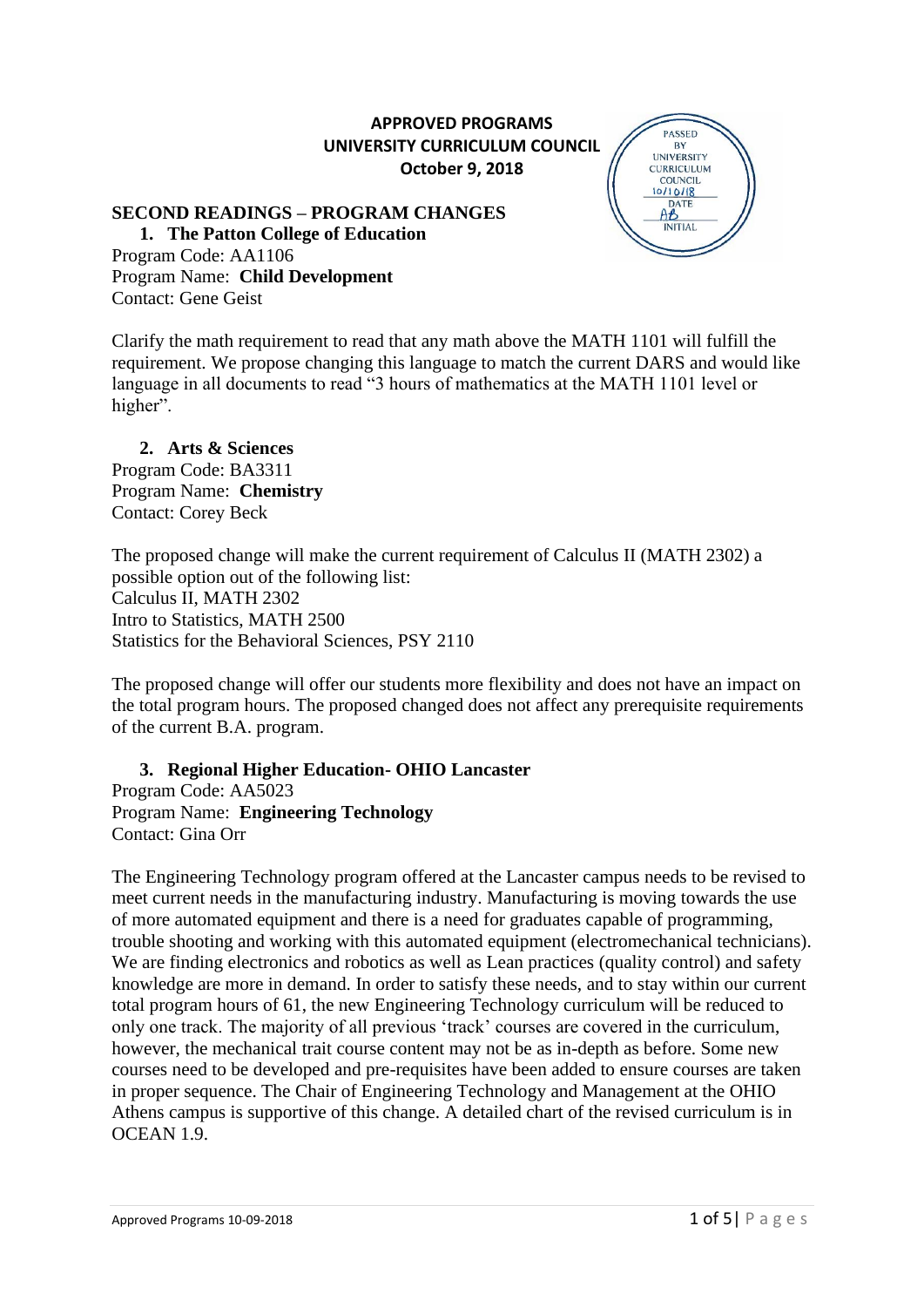**4. Arts & Sciences**  Program Code: BS3310 Program Name: **Forensic Chemistry** Contact: Rebecca Barlag

Upon our reaccreditation inspection by the Forensic Science Education Programs Accreditation Commission (FEPAC), several curriculum issues were identified making the program noncompliant with FEPAC standards. The changes proposed are to address these issues. Changes are as follows:

- Remove Tox/Trace and DNA Analyst tracks from the curriculum. Rationale: For our current Tox/Trace track, FEPAC did not approve BIOS 2060 as it was not 3000 level or above and ANTH 4470 is taught too infrequently. FEPAC also did not agree with the names of the tracks and felt they were misleading.
- Make UC 1900 a required course (there will be two sections of UC 1900 with the "Forensic Chemistry LC" designation. Rationale: FEPAC requires a freshman "seminar" course. Impact on total program hours: This will add 1 credit hour to the major.
- Make LET 4950 a required course. Rationale: FEPAC requires a Forensic Science Capstone experience for graduating seniors. Impact on total program hours: This will add 3 credit hours to the major.
- Make CHEM 4880, BIOS 3100, and BIOS 3105 required courses Rationale: This will bring the total credit hours in the students' area of specialization to 21 in compliance with the minimum of 19 required by FEPAC. Impact on total program hours: This will only add 3 credit hours to the major, as BIOS 3100 and 3105 were already required for one of the tracks.

As all of these courses are already offered, there are no changes to the requirements for resources or faculty and no other department is affected.

# **SECOND READINGS – NEW PROGRAMS**

**1. Center for International Studies** Program Code: MAXX10 Program Name: **War and Peace Studies** Contact: Nukhet Sandal

The Center for International Studies proposes the development of an innovative new interdisciplinary 30-credit (one-year) MA degree in War and Peace Studies (WPS). The degree will focus on international security and peace issues including dynamics of cooperation and conflict, war, terrorism, peacebuilding and peacekeeping among others. WPS has an undergraduate program, which is the largest major at the Center for International Studies. The proposed MA degree will be open to students from any background, and the graduates will find employment at the state and federal level, in addition to non-governmental organizations, businesses and military.

There is no need for additional facilities and staff to launch and sustain this program. Since the Center for International Studies already has five graduate programs, there is a solid infrastructure in place for the MA in War and Peace Studies. There will be a War and Peace Studies Director, who will oversee the undergraduate and graduate program (similar to the Latin American Studies, Asian Studies, and African Studies directors).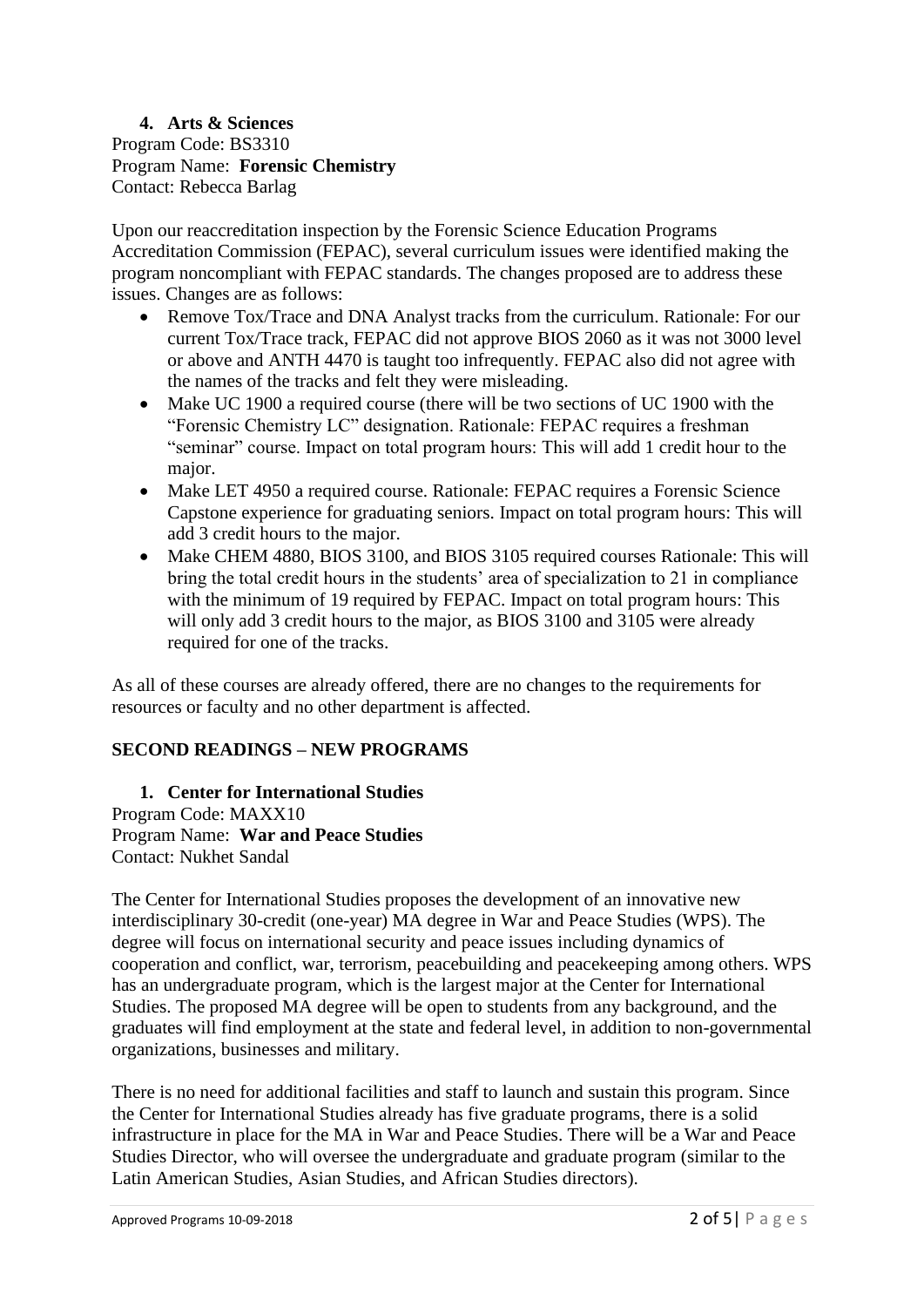Students have to take INST 6500 Research in War and Peace Studies (4 credit hours); one area studies elective (4 credit hours); one methodology elective (4 credit hours); four elective courses from among the designated electives; and two 1-credit professional development courses (INST 5700 and INST 5701 – both currently under review on OCEAN).

Through the elective War and Peace focused courses, the students will be expected to identify diverse policy challenges and gaps in the academic literature related to War and Peace Studies, and propose solutions, and they will conduct a sophisticated literature review and original research paper (either as part of a class, or bridging insights from multiple courses under the guidance of the faculty advisor) to be submitted as part of the culminating experience. The culminating experience will be an exit exam that will be prepared and evaluated by the director of the War and Peace Studies program, and two faculty members whom the student has taken courses from and who agree to be on the exam committee. As part of the culminating experience, the student also needs to provide a significant research paper written during their time as an MA student in War and Peace Studies. The significant paper will be evaluated and approved by the Director of War and Peace Studies and the other members of the exam committee

#### **EXPEDITED REVIEW**

**1. College of Fine Arts** Program Code: BF5161 Program Name: **Acting** Progrma Contact: Brian Evans

The Division of Theater wishes to change the name of the BFA in Acting to BFA in "Theater Performance." This name better represents the changes to the program that have recently been approved.

Additionally, given that BF5161 has transcript name = Acting, we need to create a new major code to reflect the new name = Performance. So we are requesting the following: BFxxxx = Theater Performance—Acting BFxxxy = Theater Performance—Musical Theater

#### **2. College of Health Sciences & Professions**

Program Code: AU5317 Program Name: **Audiology** Program Contact: Joann Benigno

The faculty members in Communication Sciences and Disorders (CSD) are proposing changes to the Doctor of Audiology (Au.D.) program that include course changes and changes in program requirements. These changes will not affect the current total hours for the program, which is 109. These proposed changes in credit hours will not require any new resources. Students will not be disadvantaged by the changes in core class hours, as the changes are designed to benefit their learning and professional growth. These changes should go into effect in fall, 2019-20.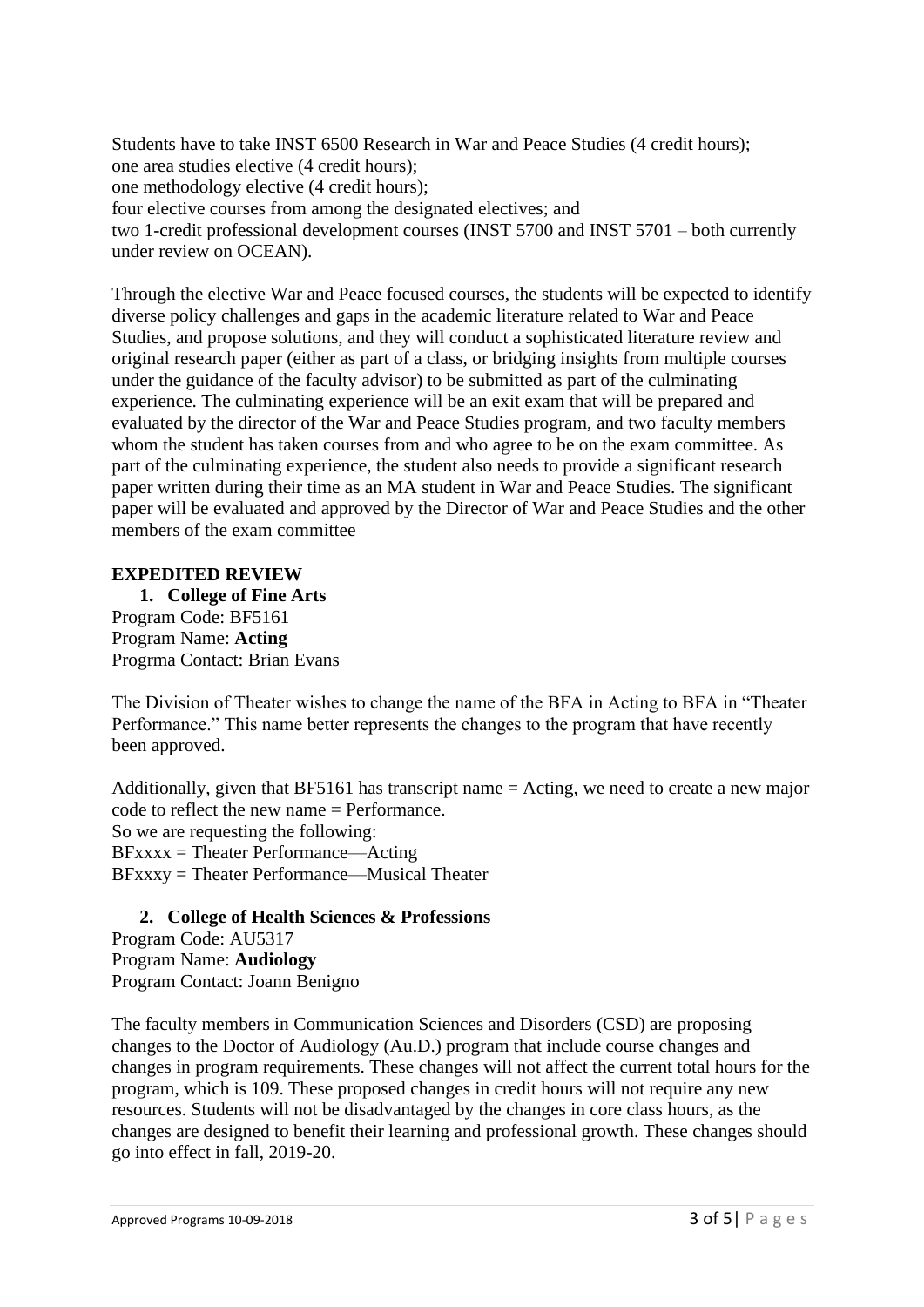CSD 6749 (new course; 3 credits) will replace CSD 6750 (4 credits) CSD 7950 Integrated Clinical Education: Reduce number of credit hours from 2 to 1 CSD 7352 (new course; 3 credits) will replace Professional Education in Audiology II: Increase number of credits from 1 to 2.

## **3. College of Health Sciences & Professions**

Program Code: MS6600

## Program Name: **Social Work**

Program Contact: Terry Cluse-Tolar

The MSW Program is a professional program and as such, our graduates seek licensure to practice social work after graduation. Currently, our program does not have sufficient content on diagnostic assessments to meet the requirements of licensure in many states. The proposed change will enable our program to offer this required content. We are proposing replacing one required class (SW6102) with a new class (SW6810) that provides content on diagnostic assessments. This change will have no impact on total program hours, resource requirements, or faculty needs.

# **4. College of Health Sciences & Professions**

Program Code: MS6604 Program Name: **Social Work** Program Contact: Terry Cluse-Tolar

*\* MS 6604 is the Advanced Standing Master of Science in Social Work program. It is a graduate social work program for students who have an undergraduate degree in social work. This is different from MS 6600, which is the foundational program for students who have varied background and undergraduate degrees.*

The MSW Program is a professional program and as such, our graduates seek licensure to practice social work after graduation. Currently, our program does not have sufficient content on diagnostic assessments to meet the requirements of licensure in many states. The proposed change will enable our program to offer this required content. We are proposing replacing one required class (SW6102) with a new class (SW6810) that provides content on diagnostic assessments. This change will have no impact on total program hours, resource requirements, or faculty needs.

# **NOTIFICATIONS**

# **1. College of Health Sciences & Professions**

The College of Health Sciences & Professions has requested that their Social Work programs move from being a part of the Department of Social and Public Health to becoming its own Department of Social Work. Since moving to HSP from the College of Arts & Sciences, the social work program has grown dramatically. Enrollment has grown from 78 students in 2011 to over 220 students today. With the move of the Master of Social Work to the online environment, we are projecting that enrollment will more than double over the next three years. The size of the faculty has also grown, as well, to ten current faculty with several more to be hired in response to the projected enrollment growth.

This change is supported by the Department of Social and Public Health and all affected faculty offer unanimous support for the relocation and have articulated clear benefits to such